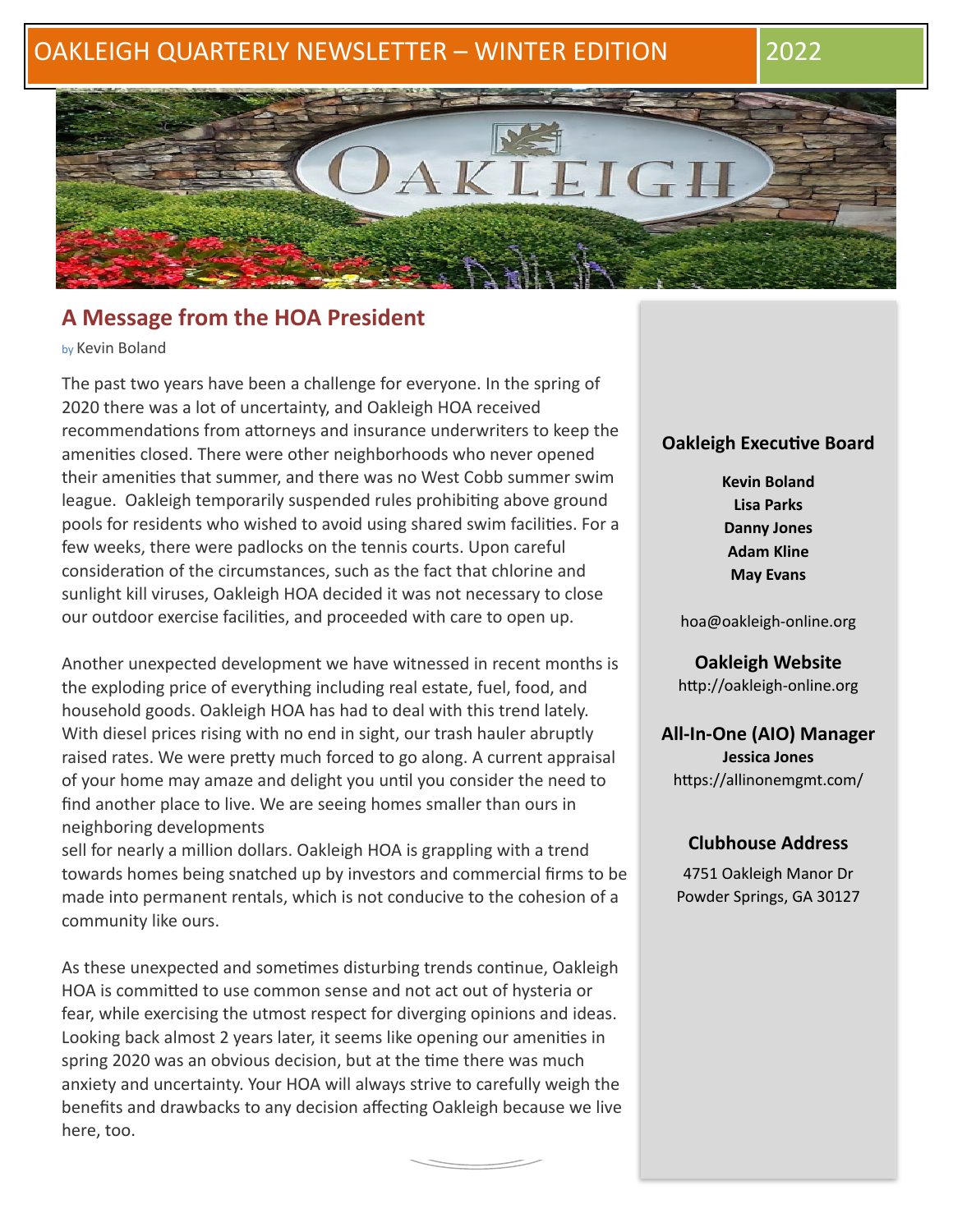# **Financial Update**

by Danny Jones

# **WHY AN ASSESSMENT?**

All residents have recently received their bill for the 2022 assessment. This assessment is necessary in order to operate your HOA and to keep our Oakleigh amenities up to a standard expected by our residents.

In the past three years we have upgraded our pool area and made other significant improvements in order to make our amenities more secure and attractive.

In 2022, the Board is proposing to increase our assessment by \$50.00 per year to a total of \$600.00. At this level we are still one of the lowest of any nearby neighborhoods.

Another goal of your HOA Board is to keep our reserves at a level which will allow us to maintain our amenities to a high standard, make improvements as identified, and to cover any unforeseen expenses.

Oakleigh is one of the most desirable neighborhoods in West Cobb, and your assessment helps to keep it a wonderful place to live.

# **Architectural Control Committee (ACC) Update and Review**

by Adam Kline

Spring means renewal. Whether spring cleaning in your home, purging unused items to make way for new, or simply enjoying the new blooms, spring brings an awakening in so many ways.

In our community, you'll see spring landscaping happening all over including around our common areas as we continue a multi-phase modernization of our amenities. It is a great time to refresh flower beds, install some new plants, prune existing bushes and trees to promote fullness and health, and maybe to get those gutters cleaned out and fully functional for the season. Pressure washing (perhaps after the pollen tsunami we are about to get hit by) is a great complementary project and a quick/easy way to spruce up your home.

Please remember that any adjustment to your home or property requires a modification request to be sent for board approval. This process is simply to protect everyone's investment in the neighborhood. That includes getting new paint colors approved, addition of fences, removal of trees, landscaping adjustments, addition of structures or additions to the home. If in doubt, go ahead and submit the form – having that approval on record in the system protects you as well! You can find the form on our website at [www.oakleigh-online.org.](http://www.oakleigh-online.org/)

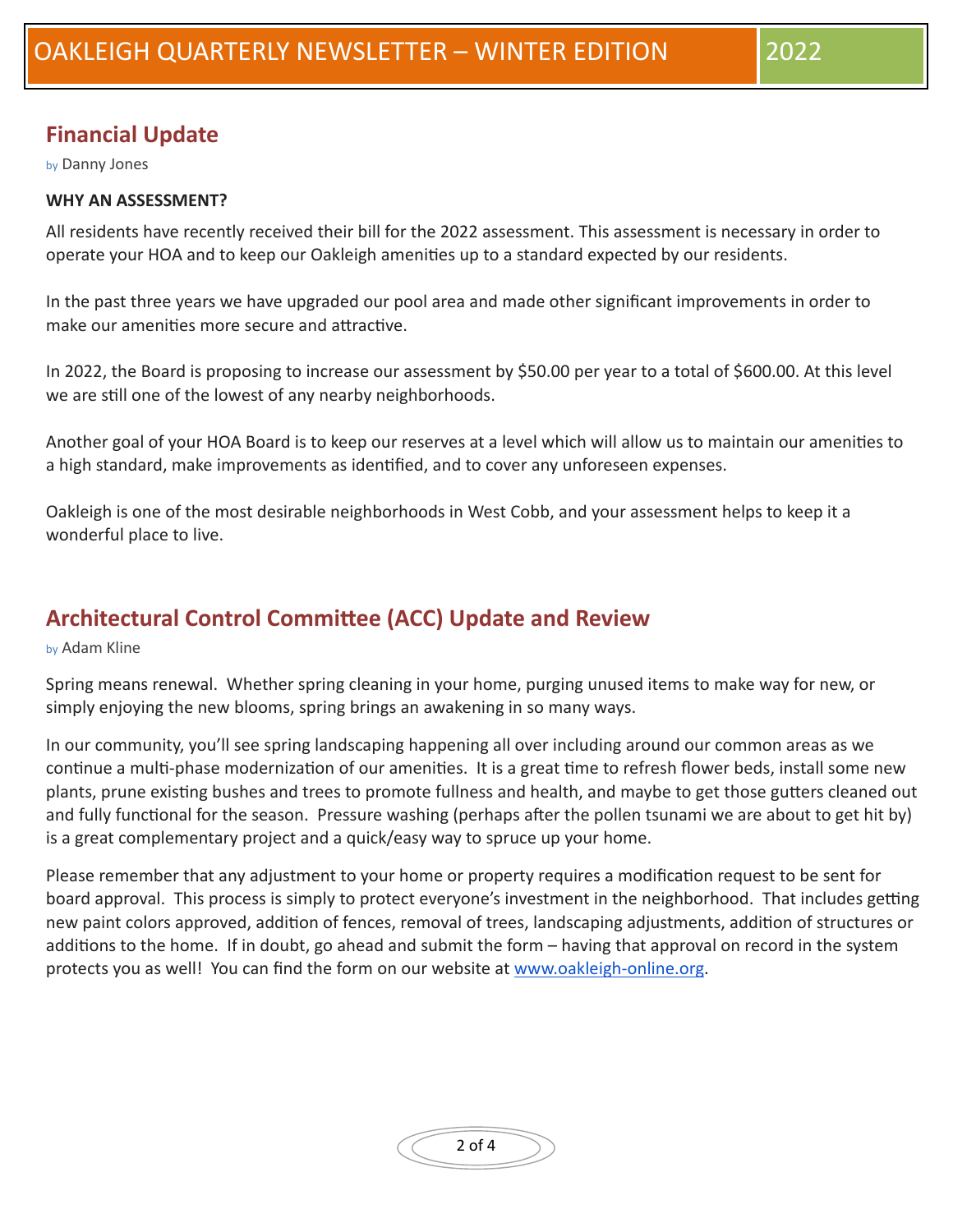# **Social Committee Update**

#### by May Evans and Alicia Holmes

The Social Events Committee is focused on providing opportunities to build community within our neighborhood. Last year, five events were hosted that were geared towards school aged children and participation was tremendous. It was wonderful to see so many families come out and develop meaningful relationships.

**Here is our Social Events Calendar for 2022: (dates subject to change):**

#### **Easter Eggtravaganza**

Saturday, April 16th (time TBD)

Join us for the annual Bunny Parade, Egg Hunt (Elementary Age) and Photo Booth with Easter Bunny

#### **School's Out! Pool Party**

Wednesday, May 25th (5pm-7pm)

Let's celebrate the end of the school year with pizza, popsicles, pool time and a bounce house!

#### **Pool Social**

Saturday, July 16th (6:30pm - until) Come get to know your neighbors at this event! BYOB/snacks. Music will be provided.

#### **Movie on the Lawn**

*Friday, September 16th (time TBD)* Bring your camping chairs or blanket and join us for an evening movie at the amenities field.

**Fall Gathering** *Saturday, October 22nd (4-7pm)* Enjoy beautiful fall weather and be entertained with backyard games, an obstacle course bounce house, and a Food Truck

#### **Cookies with Santa**

#### *Thursday, December 8th (6-8pm)*

Santa looks forward to returning to our neighborhood for our annual event. Enjoy cookies and a hot chocolate bar while you wait for your complimentary photo session with Santa.

Our committee is made up of a wonderful group of Oakleigh volunteers who generously donate their time and enthusiasm to ensure everything runs smoothly at these events. It is important to us that all homeowners try and participate in these as they are great opportunities to connect and help to create a stronger community. We really value the importance of these events and we know without these events Oakleigh would not be the same.

The committee is looking for participants from Oakleigh to help us plan and carry out future events. If interested in learning more/joining, please send an email to **oakleighevents@gmail.com**